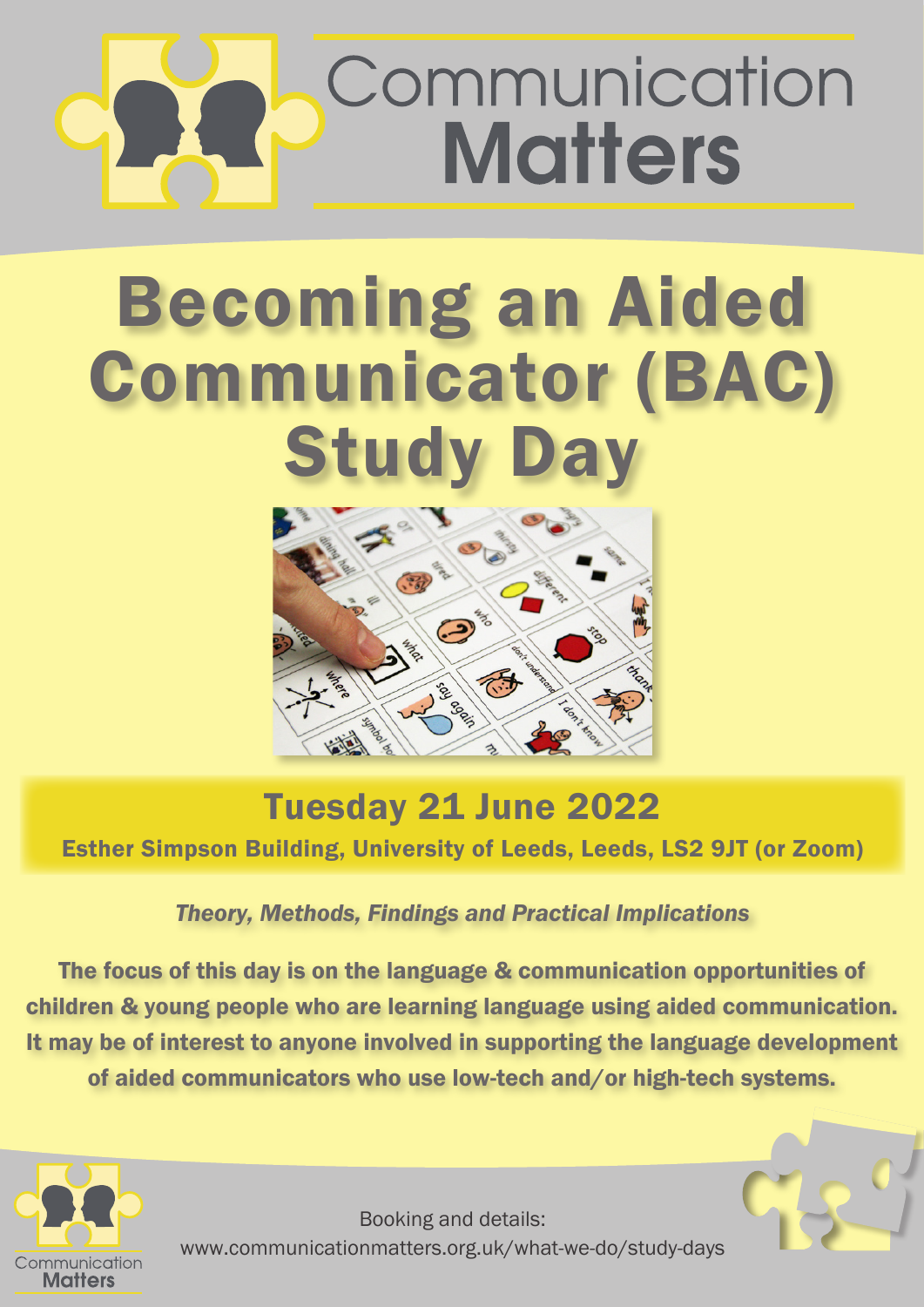#### Background

The project *Becoming an Aided Communicator (BAC): Aided Language Skills in Children aged 5–15 years: A Multi-site and Cross-cultural Investigation* includes researchers from 16 countries and several sub-studies. Building on ideas from usage-based theories of language development, the aim of the project was to get insights into the typical course and the variation that exists in aided language development. This required a large group study.

The BAC project, led by Professor Stephen von Tetzchner, investigated aided communication in a select group of 5–15-year-olds with aided language as their main mode of communication, most of them with severe motor impairments due to cerebral palsy. They were not considered intellectually disabled by their teachers and did not have a diagnosis on the autism spectrum. There was also a reference group of children matched for age and gender, without any known learning problems.

The focus was on the language achievements of the aided communicators, on their use of graphic symbols as functional linguistic elements rather than written forms corresponding to the spoken language. Particular interest was given to how they utilized their communication aids and solved communicative challenges in diverse everyday interactions. There are few studies of aided communicators telling about events that are unknown to their communication partner, and judging from the literature, aided communicators seem to have limited experience with this kind of conversation. The insights into aided language development and how aided communicators and their partners interact are needed for an optimal support of aided language development.

#### The BAC Contribution

The BAC tasks were designed to include different aspects of aided language comprehension and use, many of which are rarely addressed in aided language research. The comprehension part includes recognition of individual graphic symbols and a variety of tasks requiring understanding of sentences of different complexities, and stories. All the comprehension tasks were made with the graphic system each child was using or had used prior to becoming a speller. The children used their own communication aids in the production tasks. These include naming of objects, description of objects without naming, description of static scenes on pictures and dynamic events on video, completion of pragmatic cartoons and instructing partners to construct various toys. The ability to relay new information to other people is the core of human language and in most of the tasks, the child had to relay information and instructions that were novel and unknown to the communication partner. The project also included interviews with parents and teachers about the aid language history of the child and his or her educational history.

For more information about the BAC project, see Special BAC Issue, *Augmentative and Alternative Communication*, 34, no 1. and Stephen von Tetzchner (2022). Becoming an aided communicator (BAC) – Basic ideas and aims. *Communication Matters, in press*.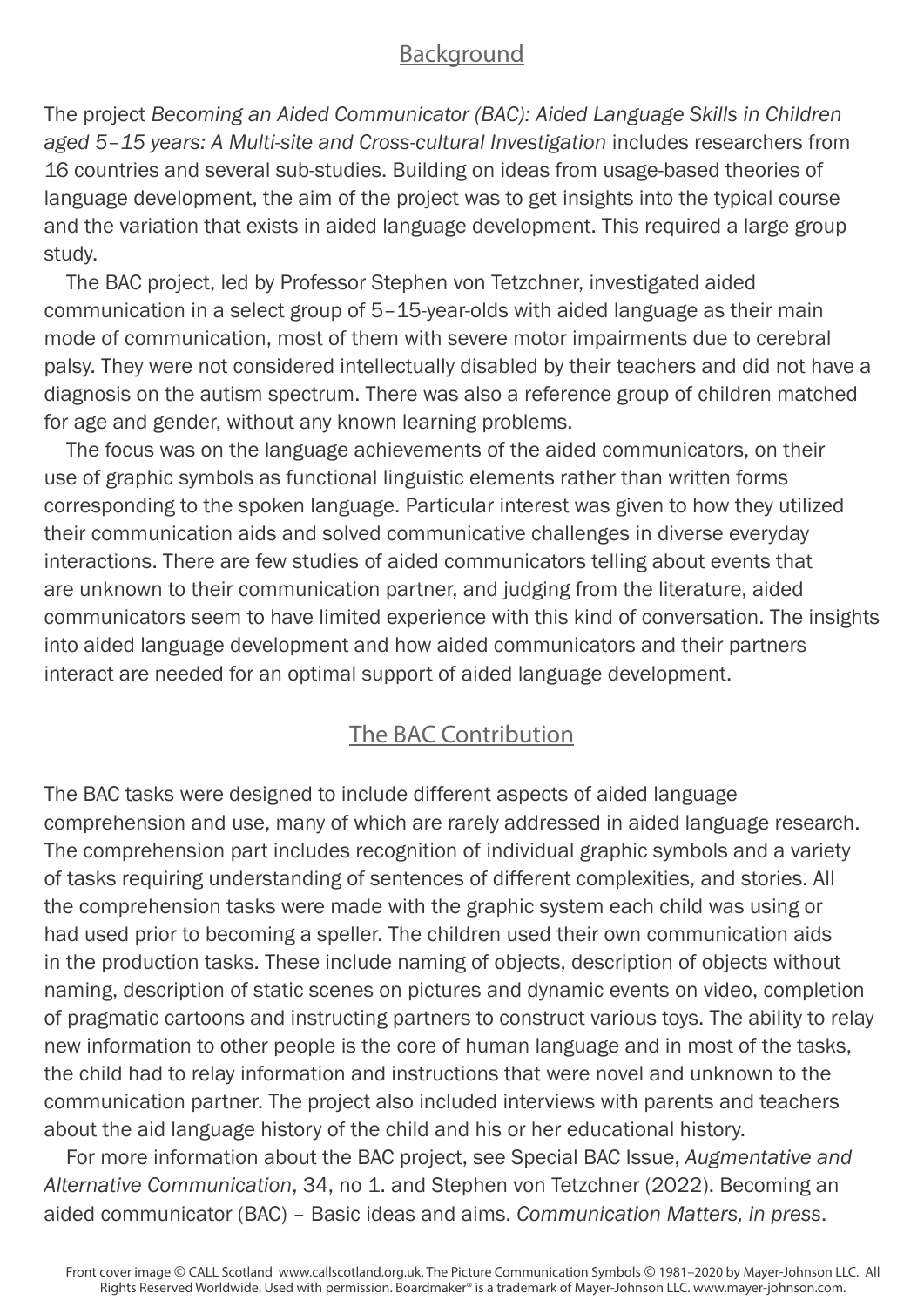#### Learning Opportunities for Study Day Attendees

- The study day is open to professionals, AAC users and family members.
- The study day has two parts, a presentation part (10am-1pm) and a discussion part (2-3.30pm). Many of the project members plan to participate in person.
- The first part of the study day will present ideas and results from the project. Each presentation will involve one lead presenter and several co-presenters. The presentations can be attended in person or on Zoom.
- The second part of the study day (2-3.30pm) will have two parallel discussion topics.
- These break out discussions will be configured to accommodate face to face and virtual attendees to ensure their maximum participation.
- After the parallel sessions, the groups will come together for a 30-minute summary and wrap-up session (3.30-4pm).

#### Morning Presentations

*1. Cognition and assessment*: This part will present new ideas about assessing aided language competence, including assessment of children who are difficult to assess due to motor impairments.

Lead presenter: Kristine Stadskleiv, University of Oslo

*2. Vocabulary development and construction*: This part will consider vocabulary in a broad sense, in particular how young aided communicators utilize the aided lexicon to construct new vocabulary elements.

Lead presenter: Hans van Balkom, Radboud University, Nijmegen

- *3. Conversations*: This part will present strategies of young aided communicators and their partners, especially when aided communicators need to relay information that has not been previously shared with the partner. Lead presenter: Martine Smith, Trinity College, Dublin
- *4. Communication aids and participation*: This part will discuss various ways in which the use of communication aids may both enable or hinder participation in social and societal activities, and the views of young aided communicators on their participation and the role of their communication partners. Lead presenter: Beata Batorowicz, Queens University, Canada
- *5. After BAC*: Participating in a study may have considerable impact on the support and social participation of children using AAC. However, in most studies, little is known about their development beyond their performance in the study. This part will present case studies following the participation of the aided communicator and their parents, teachers and peers.

Lead presenter: Catia Walter, State University of Rio de Janeiro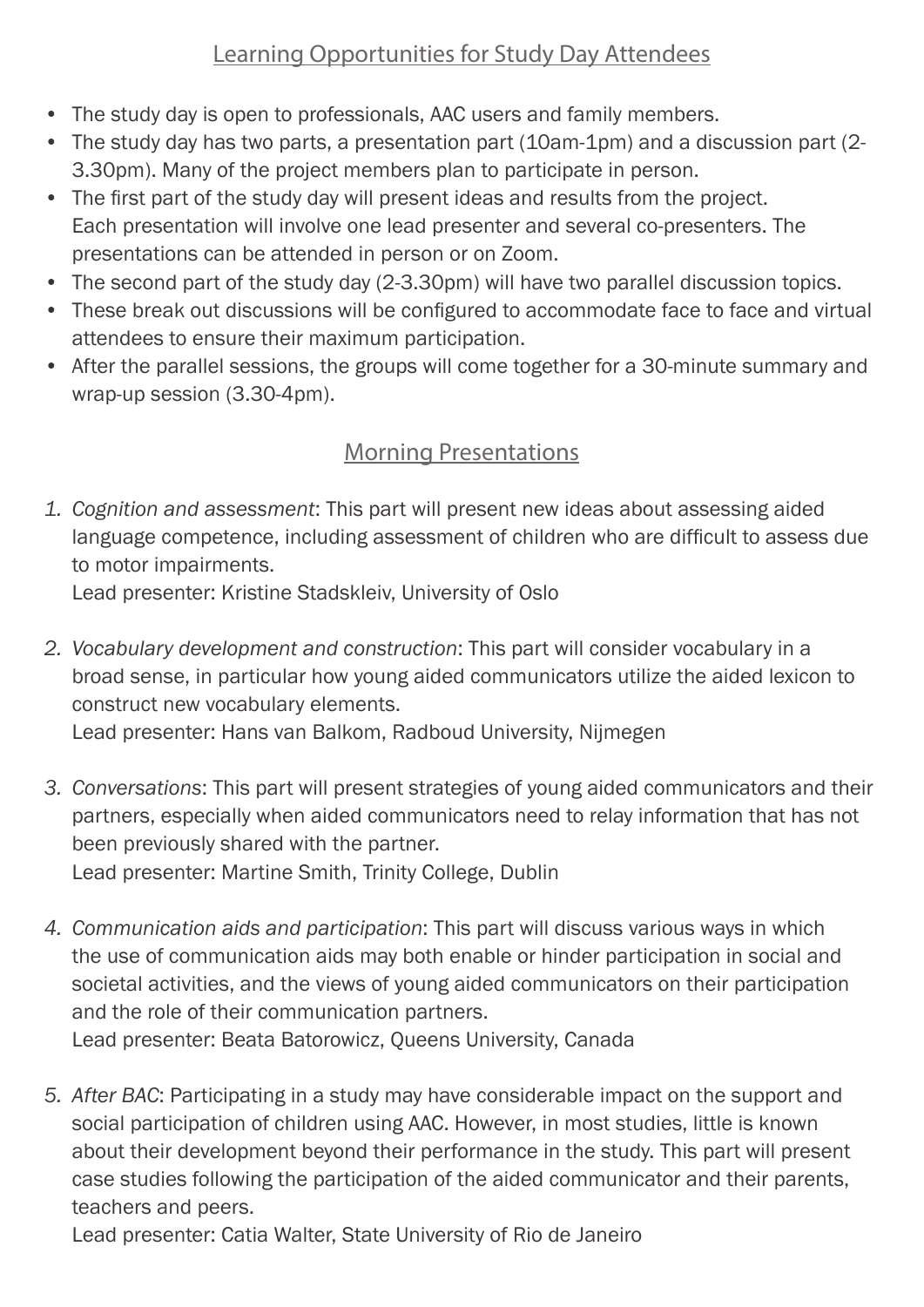#### Afternoon Discussions

- *1. Seminar 1* starts from the ideas and findings of the BAC project and discusses the theoretical and methodological bases for the work so far. It will develop into a discussion of how the ideas and methods can be built on and expanded to design new studies, with an emphasis on investigating aided language development and use in everyday communicative interactions.
- *2. Seminar 2* discusses the practical implications of the findings of the current BAC project. Discussion will focus on how these findings, materials and tasks can be used to design new assessment approaches and intervention activities.

#### Timetable

- 9.30am Registration & Tea/Coffee
- 9.50am Welcome
- 10.00am Presentation 1
- 10.30am Presentation 2
- 11.00am Presentation 3
- 11.30am Tea/Coffee & Networking
- 12.00pm Presentation 4
- 12.30pm Presentation 5
- 1.00pm Lunch & Networking
- 2.00pm Parallel Discussion Sessions: Choose Session 1 or 2
- 3.30pm Plenary Summary Presentation
- 4.00pm Finish

#### Resources

- A pack introducing the BAC project and history, including question areas for you to think about prior to attending (which will be particularly useful for the afternoon discussion sessions).
- Access to Zoom recordings of the morning sessions and afternoon plenary session for two months after the event.
- A summary document of the breakout afternoon discussion sessions after the event.

#### The BAC Team

An international team, led by Professor Stephen von Tetzchner, University of Oslo, Norway.